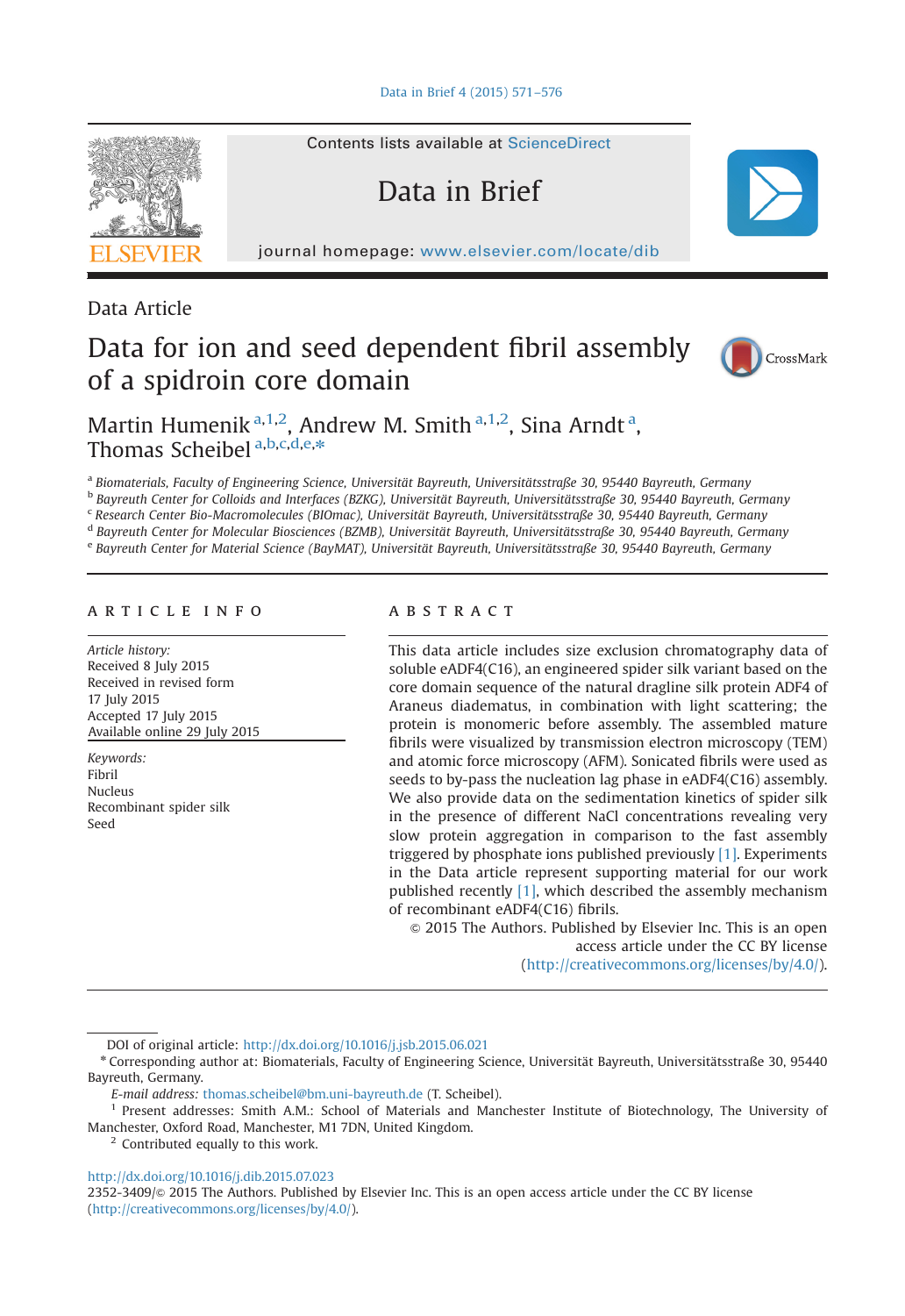| Subject area             | Biochemistry                                                                                                                              |
|--------------------------|-------------------------------------------------------------------------------------------------------------------------------------------|
| area                     | More specific subject Structural proteins, fibril assembly                                                                                |
| Type of data             | Microscopy images, chromatograms, sedimentation kinetic data                                                                              |
| How data was<br>acquired | TEM, AFM, UV protein absorption, fluorescence spectroscopy multi-angle light scattering                                                   |
| Data format              | Analyzed and processed in CorelDraw                                                                                                       |
| Experimental factors     | Experiments were based on soluble eADF4(C16) and tetramethylrhodamine modified eADF4(C16)<br>in aq. buffers and assembled fibrils thereof |
| Experimental<br>features | Assembly of eADF4(C16) under different salt concentration                                                                                 |
| Data source location     | Biomaterials, Faculty of Engineering Science, University of Bayreuth, D-95440 Bayreuth, Germany                                           |
| Data accessibility       | The data are supplied with this article                                                                                                   |

### Specifications Table

#### Value of the data

Published work [\[1\]](#page-4-0) and this additional material provide insights into how to analyze the nucleated assembly mechanism of recombinant spider silk protein eADF4(C16). The assembly mechanism of the silk compares to that of many other fibril forming proteins such as human Aβ peptides [\[2\]](#page-4-0), huntingtin peptides [\[3\]](#page-4-0) or yeast prion Sup35-NM [\[4\]](#page-5-0) which all of them possess cross-β fibril structures. Data in the article and in the related publication [\[1\]](#page-4-0) provide evidences that potassium and phosphate ions specifically trigger both nucleus formation as well as fibril growth. Both potassium and phosphate are strong kosmotropic ions and they also play a crucial role in the assembly of natural spider silks [\[5\]](#page-5-0) in the spinning duct, whereas less kosmotropic NaCl is present in the ampulla stabilizing the protein during the storage. Therefore, the provided data could trigger further studies with amyloidogenic proteins concerning the influence of kosmotropic salts on fibril formation. In contrast, NaCl shows only marginal effect on the assembly of recombinant eADF4 (C16). Nevertheless, kinetic data suggest that the self-assembly of the cross-β fibrils as described here and in [\[1\]](#page-4-0) is not related to the assembly of natural spider silk fibers. Nucleation is accompanied by a long lag phase (hours) followed by fibril elongation possessing perpendicularly oriented β-sheets [\[6,7\].](#page-5-0) Natural silk assembly is very fast (in the millisecond regime) and leads to β-sheet alignment along the fiber axis [\[5,8\]](#page-5-0).

## 1. Data

In the data we included size exclusion chromatography data of soluble eADF4(C16) in a combination with light scattering revealing that the protein is monomeric before assembly ([Fig. 1](#page-2-0)). A defined structural state is important before starting any kinetic study, since assemblies may significantly influence the kinetics by accelerating the nucleation [\(Fig. 2\)](#page-2-0). The assembled mature fibrils were visualized by transmission electron microscopy (TEM) ([Fig. 3](#page-2-0)) and atomic force microscopy (AFM) [\(Fig. 4](#page-3-0)), revealing fibrils typically 10 nm in diameter and 1  $\mu$ m in lengths. Sonication led to significantly shorter fibrils, as shown by AFM, increasing the number of the active fibril ends. Sonicated fibrils can be used as seeds to by-pass nucleation in eADF4(C16) assembly ([Fig. 5](#page-3-0)). We further show sedimentation kinetics of spider silk in the presence of different NaCl concentrations revealing very slow protein aggregation [\(Fig. 6\)](#page-4-0) in comparison to the fast assembly triggered by phosphate ions [\[1\],](#page-4-0) which indicates that ion masking events are less important for the protein-protein interation during spider silk assembly.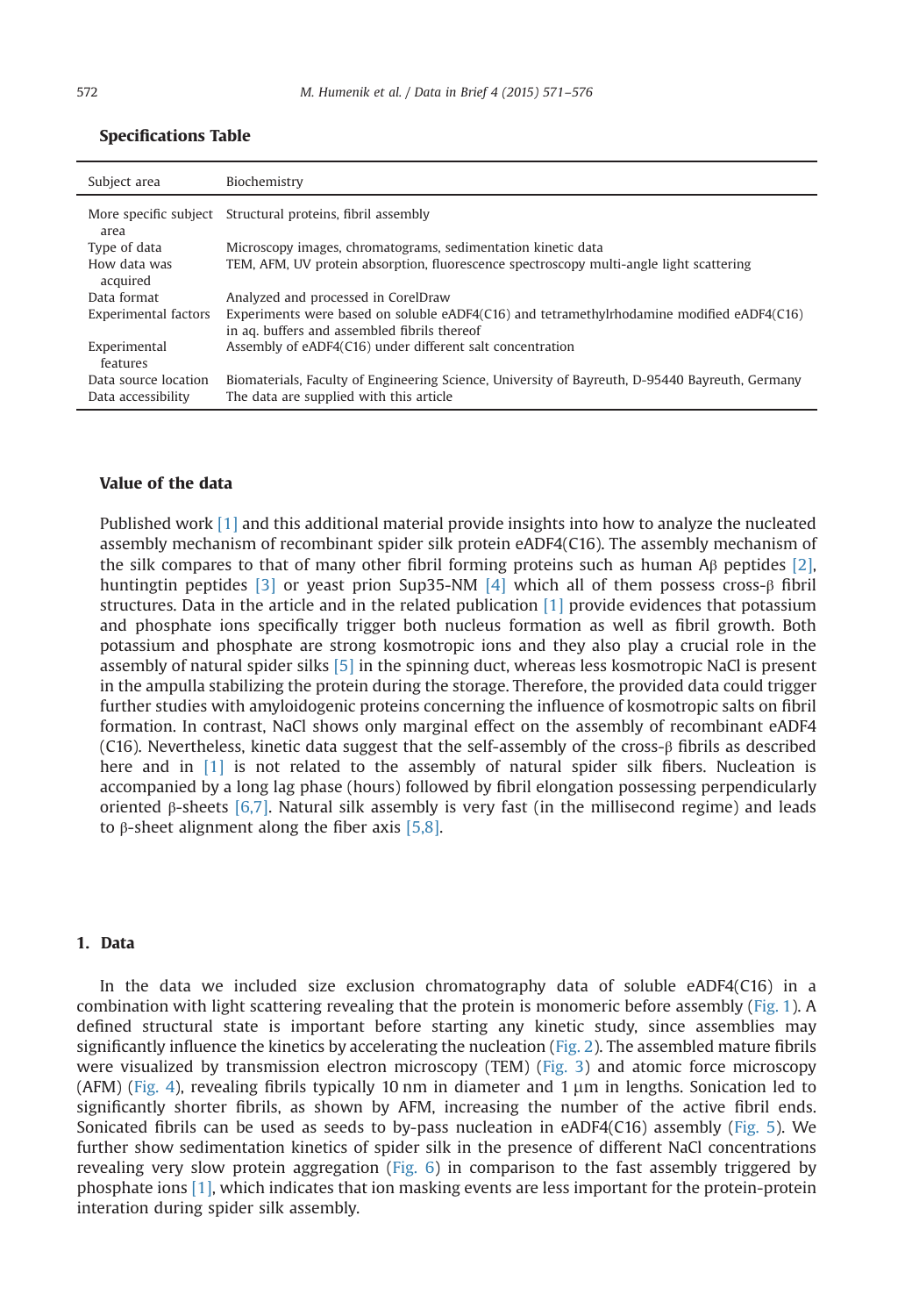<span id="page-2-0"></span>

Fig. 1. SEC-MALS analysis of soluble eADF4(C16) prepared after solubilization, dialysis and ultracentrifugation. Dashed lines show theoretical molecular weights of monomeric (48 kDa) and dimeric (96 kDa) eADF4(C16).



Fig. 2. Emission intensity of tetramethylrhodamine fluorescence plotted against concentration of labeled TMR-eADF4(C16) (red squares) in comparison to the theoretical linear intensity of the dye based on the emission of labeled protein at the lowest concentration (1.2 μM) (blue diamonds) reveal a strong inner filter effect of the tetramethylrhodamine label.



Fig. 3. Assembly of eADF4(C16) into β-sheet rich fibrils. TEM images of air dried samples of eADF4(C16) incubated in the presence of potassium phosphate confirmed the formation of fibrillar structures with diameters below 10 nm. Fibrils were assembled at 20  $\mu$ M eADF4(C16) in 100 mM K-Pi at 20 °C; Scale bars represent 100 nm for the large image and 50 nm for the insert.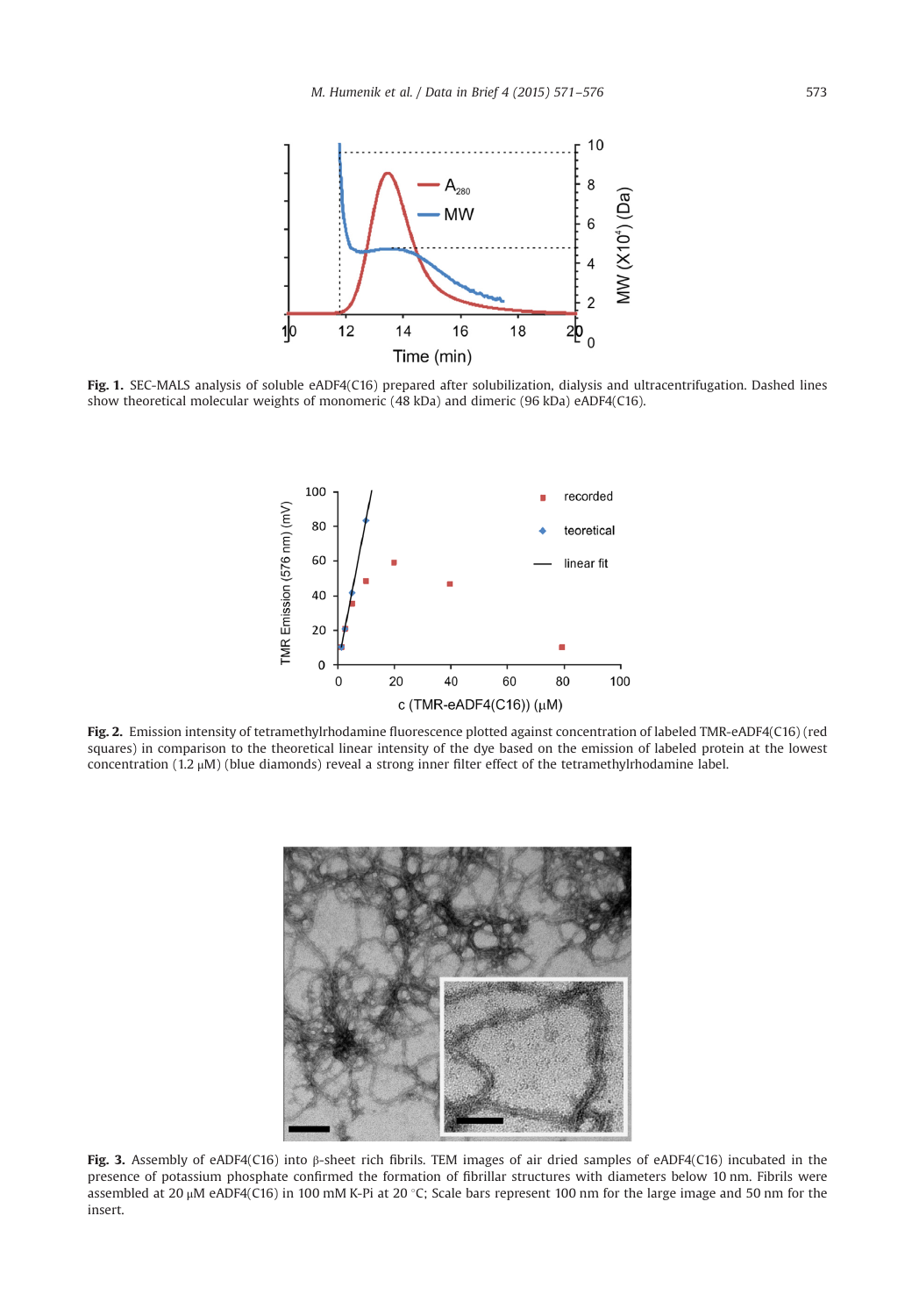<span id="page-3-0"></span>

Fig. 4. AFM scans of eADF4(C16) fibrils before (A) and after sonication (B); Scale bars 1 μm, color bars 0 nm (dark brown) – 10 nm (pale brown).



Fig. 5. Assembly kinetics of eADF4(C16) in the presence of non-sonicated and sonicated seeds as measured by sedimentation. Soluble eADF4(C16) (20 μM) was incubated in K-Pi buffer (100 mM, pH 7.5) in the presence or absence of different seeds as indicated. At certain time points, the concentration of soluble protein was determined after ultracentrifugation using the absorption at 280 nm.

### 2. Material and methods

#### 2.1. Multi angle light scattering (MALS) measurements

All buffers and the eADF4(C16) solution were filtered using  $0.02 \,\mu m$  filters. The MALS measurements were carried out using an Agilent 1100 Series HPLC system connected to a multiangle light scattering detector DAWN EOS (Wyatt, Germany). The system was additionally equipped with a Rheodyne valve and a 1 mL loop to apply the protein solution at a flow rate of 0.2 mL/min to the K5 flow cell of the MALS detector. The flow was stopped after two minutes, the inlet and the outlet tubing were sealed, and light scattering was monitored over time. Molecular masses from light scattering signals were calculated using the ASTRA 6 software (Wyatt, Germany) (Data in [Fig. 1\)](#page-2-0).

#### 2.2. Transmission electron microscopy

A 5 µL droplet was placed on a Formvar grid and allowed to settle for 30 s before the excess solution was blotted off. Then,  $2 \times 5$  µL water were added and blotted off. 5 µL uranyl acetate solution were added to the grid and left for 30 s before being blotted off. Finally, a 5 µL solution of water was added and blotted off. Samples were air dried for 16 h prior to observation on a JEOL JEM-2100 transmission electron microscope (Data in [Fig. 3](#page-2-0)).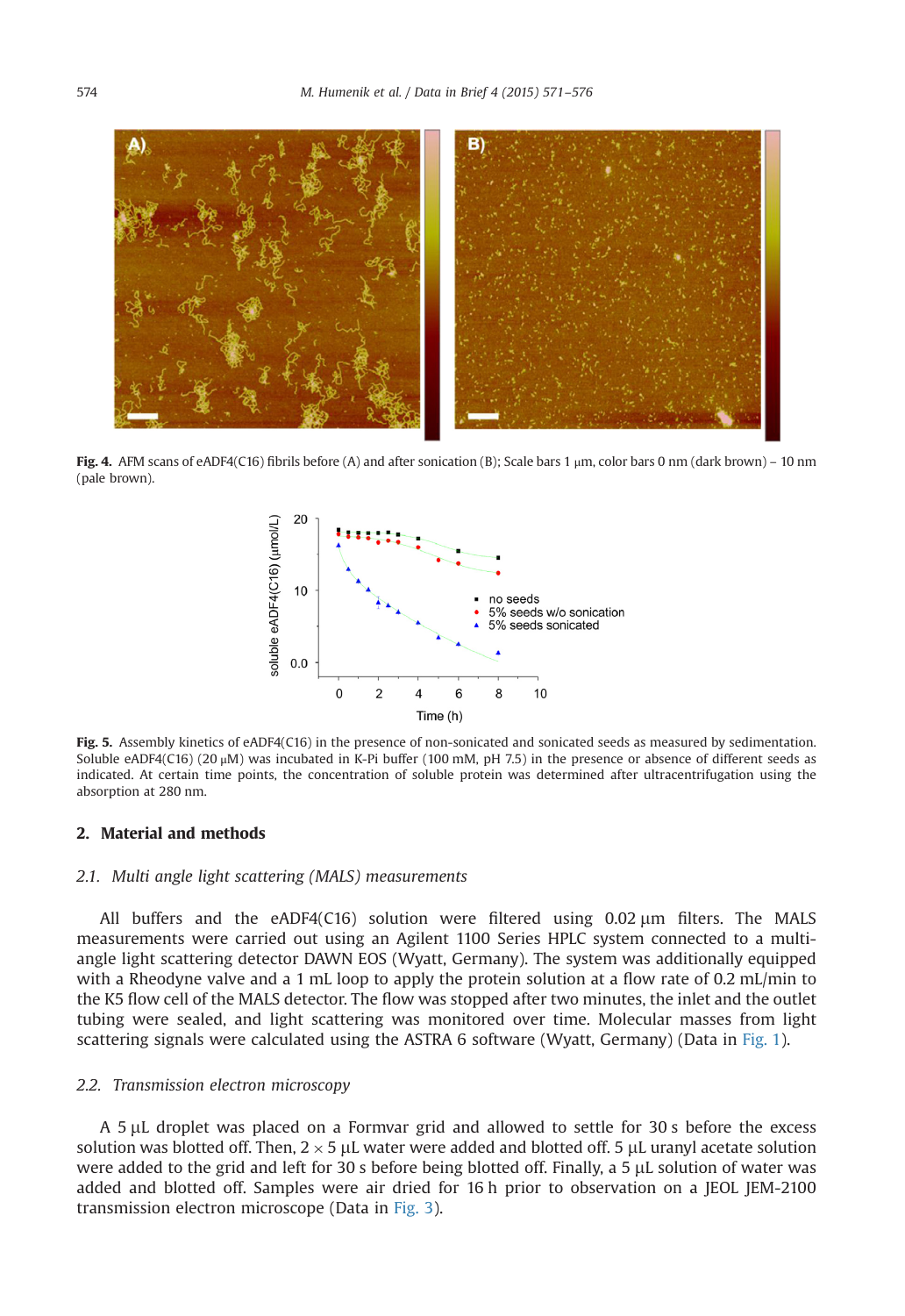<span id="page-4-0"></span>

Fig. 6. Assembly kinetics of eADF4(C16) as measured by sedimentation. (A) At certain time points, soluble protein concentrations were determined after ultracentrifugation using absorption at 280 nm. eADF4(C16) was incubated at different concentrations in the presence of different sodium chloride concentrations as exemplarily shown for 300 mM NaCl. Nucleation (B) and elongation rate constants (C) were established from assembly kinetics in (A) using the Finke-Watzky model [\[9\]](#page-5-0). Elongation rates are exemplarily shown for 20 μM protein at different NaCl concentrations.

# 2.3. Atomic force microscopy

AFM scanning of dry samples was performed on a Dimension™ 3100 equipped with a NanoScope<sup>®</sup> V controller (Veeco Instruments Inc., USA) operating in Tapping Mode™ using  $Si_3N_4$  cantilevers (OMCL-AC160TS, Olympus, spring constant of 42 N/m, resonance frequency of 300 kHz, tip radius less than 7 nm). For imaging, tapping mode (ratio of setpoint amplitude to free amplitude  $\sim$  0.7–0.9) was applied. AFM scans were processed using NanoScope Analysis software Version 1.40r3 (Brucker, Santa Barbara, CA) (Data in [Fig. 4\)](#page-2-0).

## References

- [1] [M. Humenik, A.M. Smith, S. Arndt, T. Scheibel, Ion and seed dependent](http://refhub.elsevier.com/S2352-3409(15)00142-0/sbref1) fibril assembly of a spidroin core domain, J. Struct. [Biol. 191 \(2015\) 130](http://refhub.elsevier.com/S2352-3409(15)00142-0/sbref1)–138.
- [2] S.I.A. Cohen, et al., Proliferation of amyloid-β[42 aggregates occurs through a secondary nucleation mechanism, Proc. Natl.](http://refhub.elsevier.com/S2352-3409(15)00142-0/sbref2) [Acad. Sci. USA 110 \(2013\) 9758](http://refhub.elsevier.com/S2352-3409(15)00142-0/sbref2)–9763.
- [3] [S.L. Crick, K.M. Ruff, K. Garai, C. Frieden, R.V. Pappu, Unmasking the roles of N- and C- terminal](http://refhub.elsevier.com/S2352-3409(15)00142-0/sbref3) flanking sequences from [exon 1 of huntingtin as modulators of polyglutamine aggregation, Proc. Natl. Acad. Sci. USA 110 \(2013\) 20075](http://refhub.elsevier.com/S2352-3409(15)00142-0/sbref3)–20080.